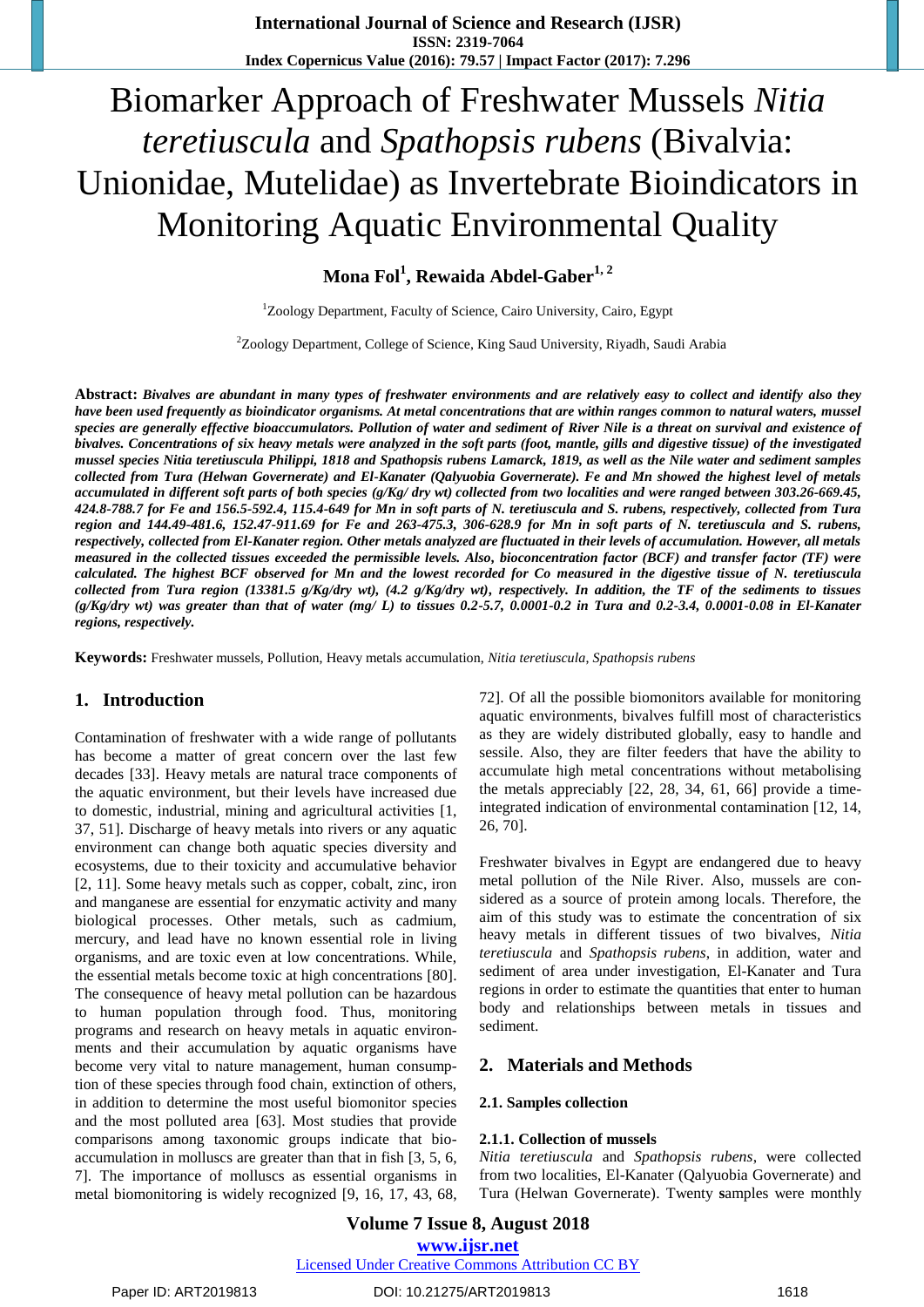and randomly collected from Nile River; during the period of September 2016 to August 2017. Collection of samples was carried out using a specially device net made of hard metallic frame, provided with wire and divided into squares of about 0.2 mm in diameter like a mesh. By scraping the bottom of freshwater streams with the frame and gently shoring the net from the water surface, the mud collected was washed out, leaving the mussels in the net to be picked out. Collected mussels were then transferred to Laboratory of Invertebrates, Zoology Department, Faculty of Science, Cairo University, Cairo, Egypt; then sorted and maintained under the same conditions of food and temperature.

#### **2.1.2. Collection of water and sediment samples**

Nile water and sediment were collected in bottles from the two areas of study during the period of the current investigation and transported immediately to Micro-analytical center in Cairo University, Egypt, for determining physiochemical factors and heavy metals levels.

#### **2.2. Determination of physiochemical factors of the Nile Water**

#### **2.2.1. Temperature**

It was measured monthly at the time of sampling from the field, using a mercury thermometer graduated from 0ºC to 100ºC, by immersing it for 5 min in water at each locality and the temperature was directly recorded. In the lab, groups of 20 mussels of the collected specimens were placed in water bath at different temperatures ranging from 15 to 45ºC to record the effect of temperature on survival of studied mussels.

## **2.2.2. pH**

It was measured by taking a sample of the Nile water from both localities (El-Kanater and Tura). pH of each sample was measured monthly for one year using a pH meter model Accumet® 925 (Fishar Scientific). The effect of pH was also observed by putting groups of 20 mussels of each species in different pH levels, adjusted by adding drops of acetic acids.

## **2.2.3. Water analysis**

Copper (Cu), Cobalt (Co), Nickel (Ni), Manganese (Mn), Lead (Pb), and Iron (Fe) are analysed in Nile water samples collected from the two localities to determine their concentrations using atomic absorption spectrophotometer model A-Analyst 100 Perkin Elmer.

## **2.3 Chemical Analysis**

Soft parts were excised on clean petri dishes after dissection of mussels for analysis of the heavy metals, Copper (Cu), Cobalt (Co), Nickel (Ni), Manganese (Mn), Lead (Pb), and Iron (Fe). Wet weights were measured by the method of  $36,54$ Tissues were dried at room temperature for one day, then dry tissues placed in 1.5 ml washed microcentrifuge tubes. 5 ml of piperidine (mole/litre) was added, and then the tubes were cooled to room temperature, followed by addition of 2 ml of 61% (V/V)  $HClO<sub>4</sub>$  to the precipitate. After 10 min., 7 ml of deionized water was added and centrifuged for one minute, at 10.000 rpm in a microcentifuge (BeckMan/Model J-2, 21). Supernatants were collected in aliquots for analysis; using an

atomic absorption spectrophotometer, model A-Analyst 100 Perkin Elmer instrumentation laboratories. Bioconcentration Factor (BCF) was calculated as the ratio of concentration of metal in the tissues to the concentration in water or sediment, according to Sharma et al. [74]. Also, the transfer factor (TF) was calculated according to Kalay and Canli [37] as follows: Transfer factor (TF)= $M_{tissue}$ /  $M_{sediment}$  or  $M_{water}$ . Where,  $M_{tissue}$ , metal accumulated within mussel's tissue, M<sub>sediment</sub>, metal measured in sediment, and  $M_{water}$ , metal determined in water.

#### **2.4 Statistical Analysis**

It carried out using SPSS program Version 19 to determine the significance differences between mean values of the different parameters in the studied mussels. The data of two sets of sediment and water samples between the two regions analyzed by using t-test and one-way ANOVA. MANOVA test was employed to find the differences in the morphometric and ecological analysis of the different soft parts between the two species at a probability level P>0.05 for insignificant results and P<0.05 and P<0.0001 for significant results.

## **3 Results**

## **3.1. Physiochemical factors of the Nile Water**

**3.1.1. Temperature (°C) and pH** of the River Nile water, at Tura and El-Kanater sites (Fig. 1) during the one year of experimental period were measured monthly (Fig. 2a,b), and ranged between 16°C at winter season to 27°C in summer season in both regions. Also, pH measured found to be alkaline ranging from 8.1-8.53 in Tura and 7.3-7.85 in El-Kanater.



**Figure 1:** Map of Egypt showing the studying areas.

## **3.1.2. Effect of Temperature on mussel species survival**

It was found that mussels under investigation could withstand various temperatures ranging from 15-40°C, with optimum temperatures of 25-30°C but at temperature greater than 40- 45°C, the studied mussels started to die and above 45°C complete death occurred. At15°C, 95% of the mussel species survived. While, 100% survived at 20°C, 25°C and 30°C. But, 85% survived at 35°C and 75 % remained alive at 40°C. Above 40°C all mussels died (Fig. 2a).

**3.1.3. Effect of pH on mussel species survival** showed that the ambient pH does not greatly limit the distribution of these freshwater bivalves; the majority of mussels prefer water of pH above 7.0, but in acidic medium, mussels revealed a

## **Volume 7 Issue 8, August 2018**

**www.ijsr.net** Licensed Under Creative Commons Attribution CC BY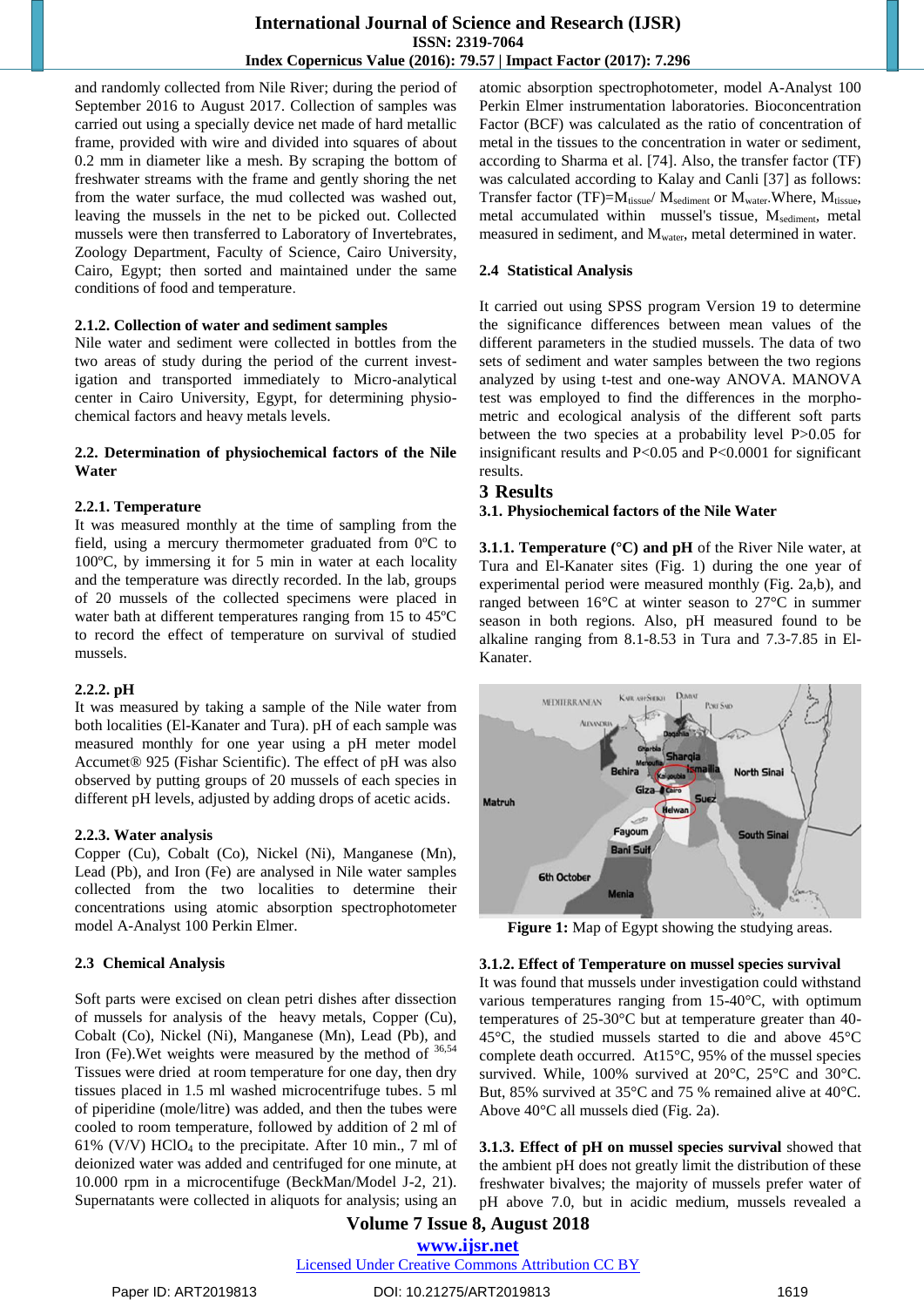decline in the survival.50% of the mussels survived at pH 4, 75% at pH 5-6 and 90% were alive at pH 7, while 95-100% of the studied species survived at pH 8-9 (Fig. 2b).

#### **3.2. Water and sediment analysis (Figs. 3-5)**

Mean values of trace elements measured in the water and sediment of the studied areas (El-Kanater and Tura regions), are given in Table (1). There was recorded in Cu and Fe measured in the water and sediment in both sites revealed no significant difference  $(P>0.05)$  while, there was significant difference (P<0.0001) in the concentration of Pb measured in the sediment and water of the two localities. Also, Co recorded in water showed significant difference (P<0.0001) between both sites. Ni and Mn revealed, too, (P<0.0001) in the sediment between the two studied regions. Cu, Mn and Fe measured in Nile water in both regions were in permissible

levels, while, the levels of Co, Pb and Ni exceeded these levels (Table 1).

#### **3.3. Tissue Analysis**

Mean values of the measured trace elements in different soft parts (foot, mantle, gill, and digestive tissue) of *N. teretiuscula* and *S. rubens* collected from both localities under investigation are given in Table (1). There was a great fluctuation in the amount of the trace elements accumulated in the different soft parts of the studied mussels. Fe and Mn showed the highest level of metals accumulated in the different soft parts. Other metals fluctuated in their levels of accumulation. Pb showed high level of accumulation in the foot of *S. rubens* collected from Tura region. Cu showed high concentration level in the foot of *N. teretiuscula* collected



**Figs. 2-5:** Histograms of different determined parameters during the period of current investigations showing: **2a** Temperature

(°C) and **2b** pH of the River Nile water, at both sites under investigation (Site 1: Tura, site 2: El-Kanater). **3a** Effect of increasing Temperature (°C) and **3b** pH on the survival of the studied mussel species.**4a,b** Concentrations of heavy metals (Pb, Cu, Co and Ni, Mn, Fe) in the sediment at Tura and El-Kanater regions. **5** Concentrations of heavy metals (Pb, Cu, Co, Ni, Mn and Fe) in the water of the River Nile at Tura and El-Kanater

from Tura region. Also, Ni showed high concentration in the mantle and gills of the studied species collected from El-Kanater region and Co recorded high accumulation level in the mantle of *S. rubens* collected from El-Kanater. Mn showed high concentration level in the mantle of *S. rubens*  collected from Tura region and Fe recorded also high concentration in the digestive tissues of *S. rubens* at El-Kanater region. In general, significant difference was

recorded in the concentration of the studied heavy metals in the different soft parts, between the two studied species (P<0.05, P<0.0001), at the two localities under investigation, except in some instance. Insignificant difference (P>0.05) was recorded between the mussel species as regard Co concentration in the foot of species collected from Tura as well as for the Ni, Mn and Fe concentrations in the foot of species collected from El-Kanater. Also, Cu concentration

## **Volume 7 Issue 8, August 2018**

**www.ijsr.net**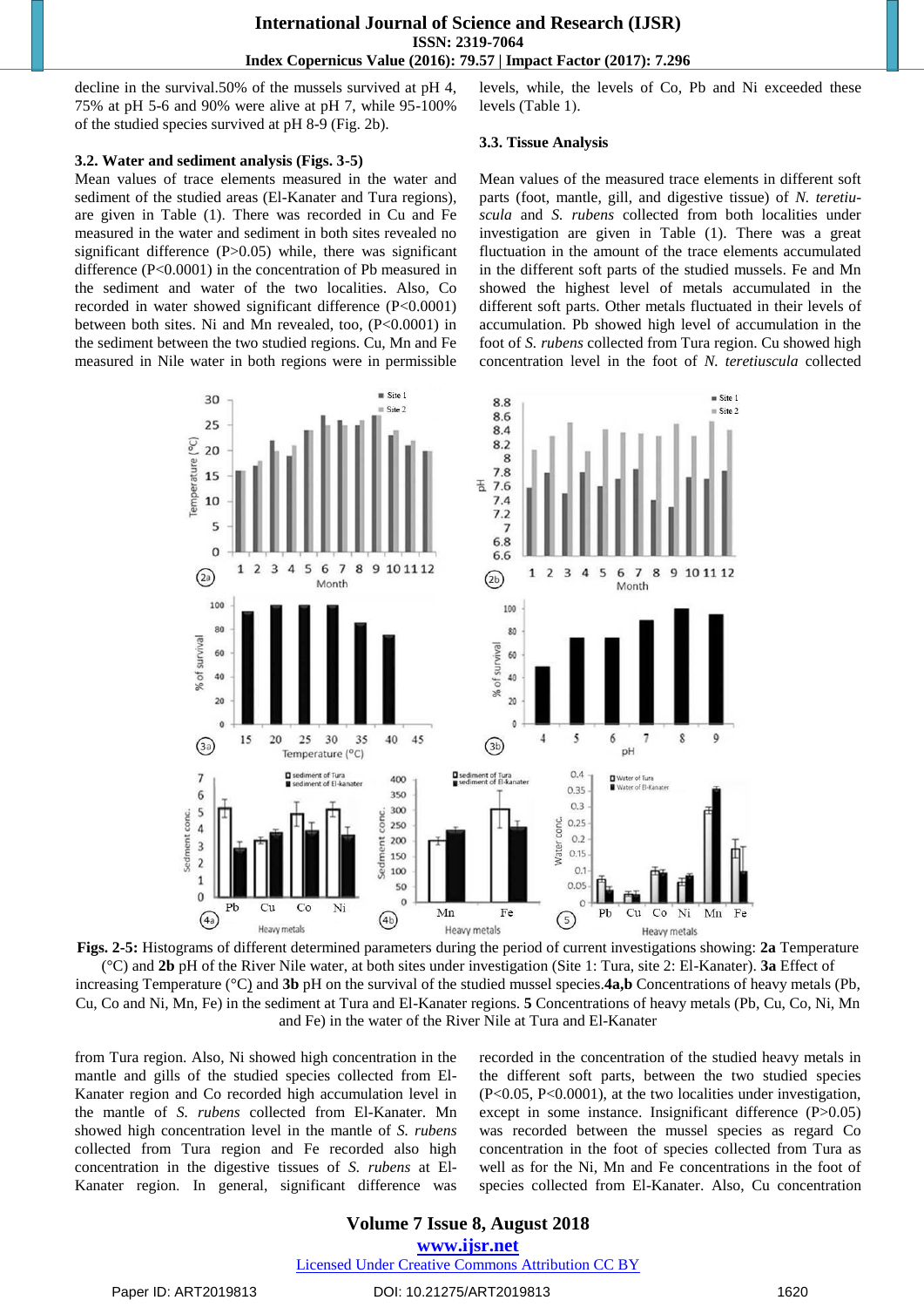showed insignificant difference (P>0.05) in the mantle and gills of the two studied species from El-Kanater. Pb and Fe concentration revealed insignificant difference (P>0.05) in gills of specimens from Tura.

|                              | $\mu$ and $\mu$ and $\mu$ and $\mu$ and $\mu$ and $\mu$ and $\mu$ and $\mu$ and $\mu$ . |                   |                   |                   |                  |                  |                  |                   |  |  |
|------------------------------|-----------------------------------------------------------------------------------------|-------------------|-------------------|-------------------|------------------|------------------|------------------|-------------------|--|--|
| Study                        |                                                                                         | Heavy metals      | Pb                | Cu                | Co               | Ni               | Mn               | Fe                |  |  |
| area                         | Parameters                                                                              |                   |                   |                   |                  |                  |                  |                   |  |  |
|                              |                                                                                         | Water samples     | $0.05 \pm 0.01$   | $0.022 \pm 0.008$ | $0.22 \pm 0.13$  | $0.06 \pm 0.012$ | $0.052 \pm 0.01$ | $0.26 \pm 0.03$   |  |  |
|                              |                                                                                         | Sediments samples | $5.24 \pm 0.53$   | $3.34 \pm 0.2$    | $3.9 \pm 0.72$   | $5.32 \pm 0.43$  | $198.7 \pm 12.2$ | 303.26±60.7       |  |  |
|                              | N.<br>teretiscula                                                                       | Gills             | $7.27 \pm 1.1$    | $5.9 \pm 0.44$    | $7.3 \pm 0.76$   | $6.67 \pm 0.44$  | $261.8 \pm 25.5$ | $347 \pm 22.54$   |  |  |
|                              |                                                                                         | Mantle            | $9.4 \pm 1.1$     | $3.99 \pm 0.4$    | $5.1 \pm 0.7$    | $2.5 \pm 0.6$    | $376.7 \pm 43$   | $511.86 \pm 40$   |  |  |
|                              |                                                                                         | Foot              | $7.93 \pm 0.90$   | $17.65 \pm 3.93$  | $6.57 \pm 2.38$  | $5.7 \pm 2.95$   | $592.4 \pm 164$  | $586.66 \pm 12.6$ |  |  |
| Tura region                  |                                                                                         | Digestive tissue  | $4.34 \pm 0.2$    | $6.65 \pm 0.44$   | $1.26 \pm 0.3$   | $5.8 \pm 0.99$   | $156.5 \pm 37$   | $669.45 \pm 27.4$ |  |  |
|                              | S. rubens                                                                               | Gills             | $6.33 \pm 1.17$   | $7.32 \pm 0.87$   | $9.3 \pm 1.1$    | $6.94 \pm 1.29$  | $140.75 \pm 47$  | $424.8 \pm 33.67$ |  |  |
|                              |                                                                                         | Mantle            | $2.59 \pm 0.7$    | $3.9 \pm 0.34$    | $2.57 \pm 0.55$  | $6.13 \pm 1.3$   | $649 \pm 82.9$   | $638.4 \pm 54.6$  |  |  |
|                              |                                                                                         | Foot              | $16.1 \pm 4.1$    | $11.34 \pm 5.28$  | $7.36 \pm 3.2$   | $0.94 \pm 0.28$  | $525.2 \pm 13.8$ | $672 \pm 16.7$    |  |  |
|                              |                                                                                         | Digestive tissue  | $3.3 \pm 0.6$     | $8.4 \pm 0.7$     | $1.63 \pm 0.3$   | $7.3 \pm 1.5$    | $115.4 \pm 15.4$ | $788.7 \pm 22.47$ |  |  |
| El-Kanater Region            |                                                                                         | Water samples     | $0.032 \pm 0.008$ | $0.03 \pm 0.01$   | $0.09 \pm 0.007$ | $0.05 \pm 0.005$ | $0.04 \pm 0.004$ | $0.14 \pm 0.076$  |  |  |
|                              |                                                                                         | Sediments samples | $2.7 \pm 0.4$     | $3.2 \pm 0.19$    | $3.7 \pm 0.47$   | $3.64 \pm 0.48$  | 234.67±10.6      | 245.08±20.9       |  |  |
|                              | N.<br>teretiscula                                                                       | Gills             | $2.54 \pm 0.58$   | $11.9 \pm 0.98$   | $5.45 \pm 0.79$  | $11 \pm 0.47$    | $282.0 \pm 17.6$ | $144.49 \pm 24.8$ |  |  |
|                              |                                                                                         | Mantle            | $3.3 \pm 0.76$    | $7.22 \pm 1$      | $11.69 \pm 1.52$ | $11.57 \pm 3.2$  | $475.3 \pm 70.7$ | $481.6 \pm 74.27$ |  |  |
|                              |                                                                                         | Foot              | $9.1 \pm 0.5$     | $6.4 \pm 1.23$    | $3.1 \pm 0.2$    | $3.17 \pm 0.54$  | $263 \pm 37.2$   | $339.3 \pm 34.3$  |  |  |
|                              |                                                                                         | Digestive tissue  | $7.44 \pm 1.1$    | $4.9 \pm 0.47$    | $1.1 \pm 0.4$    | $2.7 \pm 1.3$    | $358 \pm 120.8$  | $235.2 \pm 93.9$  |  |  |
|                              | S. rubens                                                                               | Gills             | $2.94 \pm 0.62$   | $13.45 \pm 1.96$  | $9.99 \pm 1.5$   | $11.2 \pm 0.86$  | $498.1 \pm 72.8$ | $152.47 \pm 23.4$ |  |  |
|                              |                                                                                         | Mantle            | $7.63 \pm 2.13$   | $7.15 \pm 0.89$   | $14.56 \pm 2.4$  | $11 \pm 2.5$     | $568.2 \pm 105$  | $473.8 \pm 47.26$ |  |  |
|                              |                                                                                         | Foot              | $12 \pm 1.3$      | $8 \pm 0.7$       | $5.5 \pm 0.67$   | $3.84 \pm 0.7$   | $306.1 \pm 86.3$ | $453.3 \pm 200.2$ |  |  |
|                              |                                                                                         | Digestive tissue  | $7.44 \pm 1.1$    | $6.4 \pm 0.89$    | $2.3 \pm 0.54$   | $6.1 \pm 0.5$    | $628.9 \pm 53.7$ | $911.69 \pm 85$   |  |  |
|                              | Permissible levels / water                                                              |                   | 0.01              | 2.0               | 0.001            | 0.02             | 0.4              | 1.0               |  |  |
| Permissible levels / tissues |                                                                                         |                   | 0.00025           | 0.003             | 0.002            | 0.0005-0.001     | $0.002 - 0.009$  | 0.043             |  |  |

**Table 1:** Mean concentration of heavy metals (in ppm) in water, sediment (g /kg/) of Tura and El-Kanater regions and different tissues (g /kg/ dry wt) of *N. teretiscula* and *S. rubens*

\*Permissible levels of heavy metals in water (ppm) according to WHO (2008, 1996)

\*Permissible levels of heavy metals in tissues (g/kg/ dry wt) according to FAO/WHO, (1999)

\*\*\*Significant at P<0.05, P<0.0001and insignificant at P>0.05

Also, insignificant difference (P>0.05) was recorded in the concentration of Cu, in the gills of studied mussels collected from El-Kanater. Heavy metals analyzed in all tissues of the species under investigation exceeded the permissible levels according to WHO  $(1989)$  and FAO/WHO  $(1999)$ . Statistically, significant difference (P<0.0001) was recorded between the different analyzed tissues as regard accumulation of heavy metals at both sites of study, for mussels under investigation. The calculated mean bioconcentration factor (BCF) of Pb, Cu, Co, Ni, Mn and Fe in the different soft parts of *N. teretiuscula*, *S. rubens* and the Nile water samples is given in Tables (2). The BCF of Mn revealed the highest levels among the other metals, observed in the digestive tissue of *N. teretiuscula* collected from El-Kanater followed by Fe recorded in the digestive tissue of *N. teretiuscula* and Cu in the foot of *S. rubens* from Tura. While, the highest BCF value of Pb detected in the foot of *N. teretiuscula*  collected from El-Kanater. Finally, Ni found highest BCF in the digestive tissue of *N. teretiuscula* and Co recorded highest BCF in the gills of *N. teretiuscula* collected from El-Kanater. The calculated transfer factor (TF) in the different tissues from water and sediments at the two localities is shown in Tables (3, 4). Results show that the TF of the sediments was greater than that of water.

## **4.Discussion**

The numbers of threatened bivalves and their extinctions increased at an alarming rate [83]. Molluscs are one of the most endangered taxonomic groups worldwide [48].

| <b>Heavy metals</b> |             |       | Pb           |       | $\circ$<br>Cu |      | Co           |      | $\sim$ $\sim$<br>$\circ$<br>Ni | Mn      |         | Fe     |              |
|---------------------|-------------|-------|--------------|-------|---------------|------|--------------|------|--------------------------------|---------|---------|--------|--------------|
| <b>Tissue</b>       | <b>Site</b> |       | $\mathbf{I}$ |       | п             |      | $\mathbf{H}$ |      | п                              |         | П       |        | $\mathbf{I}$ |
|                     | A           | 274.4 | 417.2        | 379.1 | 227.1         | 20.6 | 60.9         | 9.2  | 76.8                           | 9046.2  | 8056.6  | 2776.6 | 3238         |
| Foot                | B           | 123.5 | 315.2        | 620.5 | 287.1         | 17.6 | 34.4         | 4.6  | 63.4                           | 11327.7 | 6920.3  | 3345   | 2423.9       |
| <b>Mantle</b>       | A           | 79.2  | 323.1        | 325   | 142.5         | 56   | 56.6         | 15.7 | 50                             | 12088.7 | 4685.3  | 2787.2 | 2546.4       |
|                     | в           | 159   | 155.2        | 328.2 | 140.7         | 45   | 42.2         | 13.4 | 86                             | 10112.8 | 9913.2  | 2832.9 | 3656         |
| Gill                | A           | 52.9  | 250.7        | 499.1 | 209.3         | 14.5 | 103.3        | 14.7 | 113                            | 3037.94 | 11763.2 | 850.5  | 1870.6       |
|                     | B           | 61.3  | 183.8        | 611.4 | 190           | 21   | 80.9         | 13.8 | 100.7                          | 10597.7 | 3177.6  | 622.5  | 1605.8       |
|                     | A           | 176   | 112.4        | 223.6 | 296.9         | 4.2  | 18           | 9.5  | 146                            | 13381.5 | 1839.5  | 1383.3 | 5419.3       |
| Digestive tissue    | B           | 155   | 118.6        | 289.5 | 234.3         | 8.8  | 14           | 9.3  | 116                            | 7616.8  | 3037.4  | 5362.9 | 4781.8       |

**Table 2:** Mean bioconcentration factor (BCF) of the different heavy metals in *N. teretiuscula* (A) and *S. rubens* (B) (g/kg dry weight) from Tura (I) and El-Kanater (II) regions

## **Volume 7 Issue 8, August 2018 www.ijsr.net**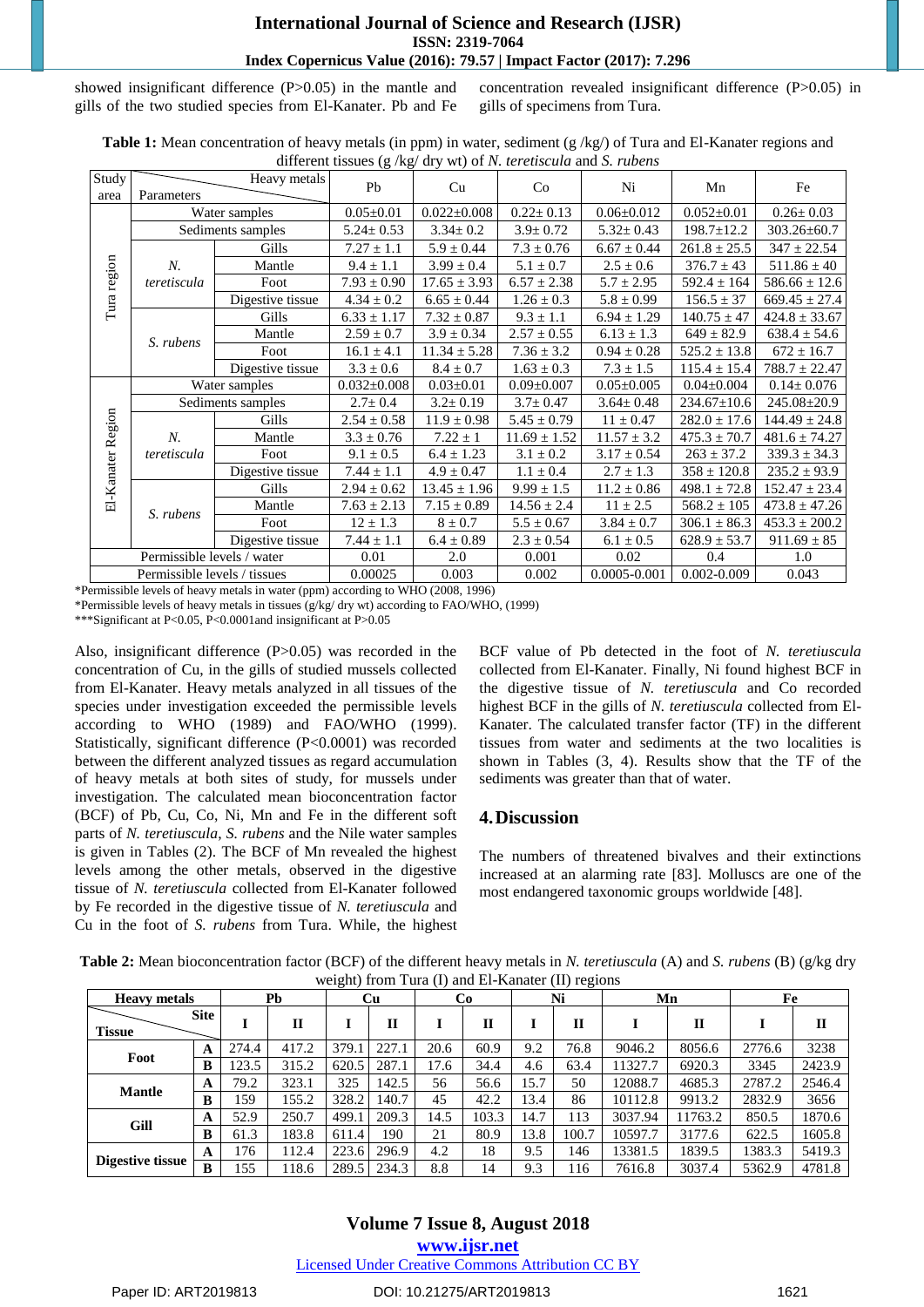Within these groups, unionids and mutelids are highly declining globally due to alteration in habitat, extinction of fish host populations, pollution and environmental changes, pointing toward future extinction [87]. They are the most imperiled group and many species became extinct in several parts of the world including Egypt, while, others are threatened or endangered [71]. Only fossils of genus *Unio*

were recorded from El Fayoum, Komombo, and Idfu from Upper Egypt after their extinction from River Nile [89]. However, they proclaimed the occurrence of *Coelatura (Horusia) bourguignati* in Lower Egypt, which has other name, *Unio stagnorum*, being known only from the lower Congo Basin [27]. Thus, occurrence of *Unio* species in Egypt is doubtful.

| Table 3: Mean transfer factor (TF) of the different heavy metals in the different soft parts of N. teretiuscula and S. rubens |
|-------------------------------------------------------------------------------------------------------------------------------|
| $(g/kg$ dry wt) and in Nile water samples (mg/L) from Tura and El-Kanater regions                                             |

|                    | (g/kg dry wt) and in ivite water samples (mg/L) from Tura and El-Kanater regions |                            |       |        |       |        |        |        |  |
|--------------------|----------------------------------------------------------------------------------|----------------------------|-------|--------|-------|--------|--------|--------|--|
|                    | <b>Species</b>                                                                   | Heavy metals               | Pb    | Cu     | Co    | Ni     | Mn     | Fe     |  |
| Site               |                                                                                  |                            |       |        |       |        |        |        |  |
|                    |                                                                                  | Water/ Gill                | 0.007 | 0.004  | 0.03  | 0.009  | 0.0002 | 0.0007 |  |
|                    |                                                                                  | Water/Mantle               | 0.005 | 0.0055 | 0.04  | 0.02   | 0.0001 | 0.0005 |  |
|                    | N. teretiuscula                                                                  | Water/Foot                 | 0.006 | 0.001  | 0.03  | 0.01   | 0.0001 | 0.0004 |  |
|                    |                                                                                  | Water/Digestive tissue     | 0.01  | 0.003  | 0.2   | 0.01   | 0.0003 | 0.0004 |  |
|                    |                                                                                  | Sediment/ Gill             | 0.7   | 0.6    | 0.5   | 0.8    | 0.8    | 0.9    |  |
|                    |                                                                                  | Sediment/Mantle            | 0.6   | 0.8    | 0.8   | 2.1    | 0.5    | 0.6    |  |
|                    |                                                                                  | Sediment/Foot              | 0.7   | 0.2    | 0.6   | 0.9    | 0.3    | 0.5    |  |
|                    |                                                                                  | Sediment/Digestive tissue  | 1.2   | 0.5    | 3.1   | 0.9    | 1.3    | 0.5    |  |
| Tura region        |                                                                                  | Water/ Gill                | 0.008 | 0.003  | 0.024 | 0.009  | 0.0004 | 0.0006 |  |
|                    |                                                                                  | Water/Mantle               | 0.02  | 0.006  | 0.09  | 0.01   | 0.0001 | 0.0004 |  |
|                    |                                                                                  | Water/Foot                 | 0.003 | 0.002  | 0.03  | 0.064  | 0.0001 | 0.0004 |  |
|                    |                                                                                  | Water/Digestive tissue     | 0.02  | 0.003  | 0.1   | 0.008  | 0.0005 | 0.0003 |  |
|                    | S. rubens                                                                        | Sediment/ Gill             | 0.8   | 0.5    | 0.4   | 0.8    | 1.4    | 0.7    |  |
|                    |                                                                                  | Sediment/Mantle            | 2.0   | 0.9    | 1.5   | 0.9    | 0.3    | 0.5    |  |
|                    |                                                                                  | Sediment/Foot              | 0.3   | 0.3    | 0.5   | 5.7    | 0.4    | 0.5    |  |
|                    |                                                                                  | Sediment/ Digestive tissue | 1.6   | 0.4    | 2.4   | 0.7    | 1.7    | 0.4    |  |
|                    |                                                                                  | Water/ Gill                | 0.01  | 0.003  | 0.02  | 0.0045 | 0.0001 | 0.001  |  |
|                    | N. teretiuscula                                                                  | Water/Mantle               | 0.01  | 0.004  | 0.008 | 0.0043 | 0.0001 | 0.0003 |  |
|                    |                                                                                  | Water/Foot                 | 0.004 | 0.005  | 0.03  | 0.02   | 0.0002 | 0.0004 |  |
|                    |                                                                                  | Water/Digestive tissue     | 0.004 | 0.006  | 0.08  | 0.02   | 0.0001 | 0.0006 |  |
|                    |                                                                                  | Sediment/ Gill             | 1.1   | 0.3    | 0.7   | 0.3    | 0.8    | 1.7    |  |
|                    |                                                                                  | Sediment/Mantle            | 0.8   | 0.4    | 0.3   | 0.3    | 0.5    | 0.5    |  |
|                    |                                                                                  | Sediment/Foot              | 0.3   | 0.5    | 1.2   | 1.1    | 0.9    | 0.7    |  |
|                    |                                                                                  | Sediment/Digestive tissue  | 0.4   | 0.7    | 3.4   | 1.3    | 0.7    | 1.0    |  |
|                    |                                                                                  | Water/ Gill                | 0.01  | 0.002  | 0.009 | 0.0045 | 0.0001 | 0.0009 |  |
| El-Kanater regions |                                                                                  | Water/Mantle               | 0.004 | 0.004  | 0.006 | 0.0045 | 0.0001 | 0.0003 |  |
|                    |                                                                                  | Water/Foot                 | 0.003 | 0.004  | 0.02  | 0.01   | 0.0001 | 0.0003 |  |
|                    | S. rubens                                                                        | Water/Digestive tissue     | 0.004 | 0.005  | 0.04  | 0.008  | 0.0001 | 0.0002 |  |
|                    |                                                                                  | Sediment/ Gill             | 0.9   | 0.2    | 0.4   | 0.3    | 0.5    | 1.6    |  |
|                    |                                                                                  | Sediment/Mantle            | 0.4   | 0.4    | 0.3   | 0.3    | 0.4    | 0.5    |  |
|                    |                                                                                  | Sediment/Foot              | 0.2   | 0.4    | 0.7   | 0.9    | 0.8    | 0.5    |  |
|                    |                                                                                  | Sediment/Digestive tissue  | 0.4   | 0.5    | 1.6   | 0.6    | 0.4    | 0.3    |  |
|                    |                                                                                  |                            |       |        |       |        |        |        |  |

Environmental factors influence bivalve distribution, shell deposition and dissolution rates as water depth, temperature, and pH [74]. In the present study, it was found that *N. teretiuscula, S. rubens* could withstand various temperatures ranging from 15-40°C, with optimum temperatures of 25- 30°C but at temperature greater than 40°C, mussels started to die and all specimens are dead at temperature above 45°C. Also, Balcom [8] found that mussels tolerate a wide range of temperature between 2 and 30°C. additionally, the effect of pH on the survival of studied mussels showed that the ambient pH does not greatly limit the distribution of these freshwater bivalves; the majority of mussels prefer water of pH above 7.0, but in acidic medium, mussels revealed a decline in their survival. This observation comes with line of Okland and Kupier [59] they stated that bivalves' diversity declines in acidic habitats. Also, McMahon and Bogan [52] revealed that uniondeans can grow and reproduce over a pH ranging from 5.6 to 8.3, but some sphaeriids are relatively insensitive to high pH (alkaline waters).

Highly acidic waters cause shell erosions and eventual death at high acidity, a pH of less than 4.7-5.0 being the absolute lower limit [32, 59] because low pH may have sublethal effecs on unionideans [29]. On the other hand, using chemical wastes and agricultural drainage systems represents the most dangerous form of the chemical pollution particularly heavy metal aquatic environment. So, contamination of natural waters by heavy metals negatively affects aquatic biota and retains considerable environmental risks [25, 67]. Therefore, water quality is considered the main factor controlling the state of health and disease in both man and animal [66]. A number of workers such as Czarnezki [18], Foster and Bater [24], Tay et al. [79] examined potential use of bivalves as biomonitoring tools especially for metals. However, it is impossible to establish accurate relationship between trace elements concentrations as bioindicators in aquatic environments and the current level of water contamination at the time of collection [68].

## **Volume 7 Issue 8, August 2018**

**www.ijsr.net**

Licensed Under Creative Commons Attribution CC BY

Paper ID: ART2019813 DOI: 10.21275/ART2019813 1622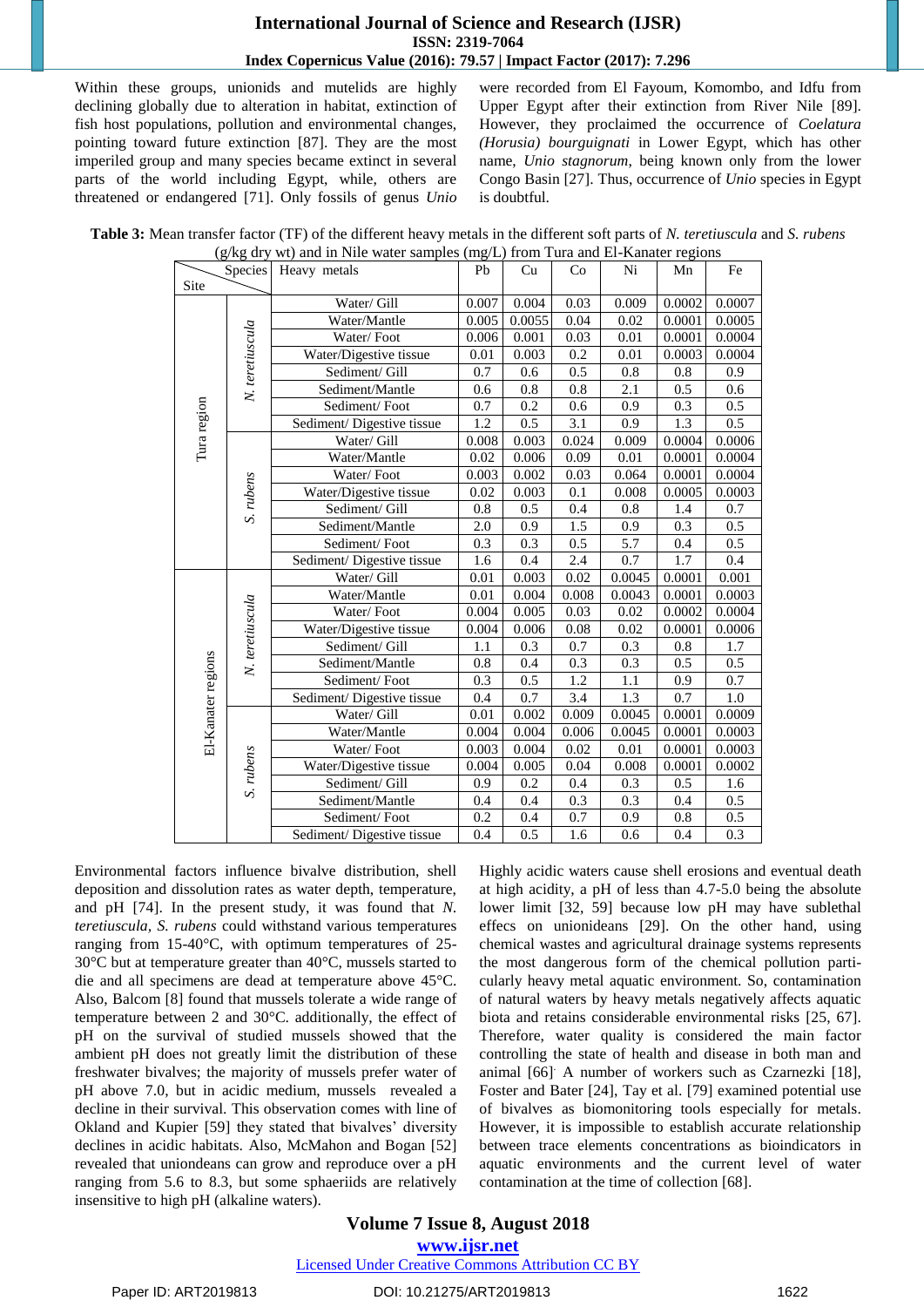In the present study, analysis of six heavy metals in the soft parts of the freshwater mussels, River Nile water and sediment, collected from both regions (El-Kanater and Tura) under investigation showed that concentrations of these trace elements were lower in River Nile water than in sediment and soft parts of the studied mussels. This agreed with observation of Mackevičiene et al. [49] and Spencer and MacLeod [76] reported that sediments accumulate higher concentration of contaminants and may act as long-term stores for metals in the environment. Exposure of sedimentdwelling organisms, such as mussels, to metals may then occur via uptake of interstitial waters, ingestion of sediment particles via food chain, and threaten their life [47]. Consequently, pollutant concentrations in the organism are the results of accumulation during the past as well as the current pollution levels in the environment where organism lives but pollutant concentration in water only indicates the situation at the time of sampling [19, 31]. The concentration of heavy metals analyzed in Nile water from Tura and El-Kanater regions were not the same and found to be in the following decreasing order Mn>Fe>Co>Pb>Ni>Cu, and Mn>Fe>Co>Ni>Pb>Cu, respectively. In sediment, metals were also differently concentrated and were in sequence of Fe>Mn>Ni>Pb>Co>Cu at Tura region and Fe>Mn>Co>Cu> Ni>Pb at El-Kanater region. Fe and Mn show high concentration levels in both water and sediment samples collected from the studied area. Concentration of analyzed metals were found to be higher in sediment than water this may reflect the ability of the sediment to act as sink as suggested by Wang and Rainbow [82] particularly heavy metals may serve as an enriched source for benthic organisms. Generally, significant difference (P<0.0001) between heavy metal levels analyzed in water and sediment, of the two regions under investigation was recorded.

Trace elements recorded in Nile water in both regions were in the permissible levels for Mn, Cu, and Fe, while that of Ni, Co and Pb exceeded the permissible levels, which put public health and aquatic species in danger. No record of permissible levels for heavy metals in sediment is available. Therefore, Tura region belong to Helwan Governorate is considered a polluted area this agreed with observations of <sup>21</sup> they reported that wastewater from electroplating industry at Helwan had higher concentrations of chromium, manganese and zinc than the allowable limits. They also stated that important elements in wastewater are Hg, Pb, Cu, C, Fe, Mg, Zn and Cd. Also, Ahmed [4] reported that Helwan is the most polluted area among different studied localities along the River Nile and Ismailia canal where concentrations of Pb, Hg and Cd were 0.257, 0.12 and 0.017 mg/l, respectively. In addition, Salah et al. [73] recorded that Helwan is the most polluted area along the River Nile in Egypt, where a number of factories discharge their effluents directly to the Nile water. Fe and Mn are essential for mussel growth and reproduction as well as cobalt and copper, but at higher concentration than required, they become toxic. Pb, Cd and Ni are toxic elements and have no beneficial or desirable nutritional effects on animals [30].

Copper is one of several heavy metals that are essential to life despite being as inherently toxic as non-essential heavy metals exemplified by Lead (Pb) and Mercury (Hg) [39]. It is toxic at very low concentration in water and is known to cause brain damage in mammals [46, 49]. The toxicity of copper to freshwater mussels has been investigated by several researchers [43]. Non-essential metals like Aluminium (Al), Cadmium (Cd) and Lead (Pb) exhibit extreme toxicity even at trace levels [40]. Lead is defined by United States Environmental Protection Agency (USEPA) as potentially hazardous to most forms of life, and is considered toxic and relatively accessible to aquatic organisms [50, 57, 81]. The chronic effect of lead on man includes neurological disorders, especially in fetus and in children [55]. Cobalt has been found to have reproductive and developmental effects in animals. It is an essential metal and a component of vitamin B12 but, amount higher than required may be toxic [86]. Iron, is one of the most abundant metals, and an integral part of many proteins and enzymes that maintain good health [35]. A deficiency of iron limits oxygen delivery to cells, resulting in fatigue, poor work performance, and decreased immunity [60]. On the other hand, excess amounts of iron in man can result in toxicity and even death [58]. Manganese (Mn) is one of the most abundant elements in the earth's crust and is widely distributed in soils, sediments, rocks, water, and biological materials. Sludge and various waste waters containing manganese are used in the production of micronutrient fertilizers and manganese slurries have been used in the production of clay blocks for road construction and these can serve as sources of manganese in the environment [64]. It is an essential trace element for both animals and man necessary for the formation of connective tissue and bone, and for growth, carbohydrate and lipid metabolism, the embryonic development of the inner ear, and reproductive functions [56, 65].

| Fixed parameters                     | Heavy metals         | P-value    |  |  |
|--------------------------------------|----------------------|------------|--|--|
|                                      | Lead                 |            |  |  |
|                                      | Copper               |            |  |  |
| Regions                              | Cobalt               | P < 0.0001 |  |  |
| Tura vs El-Kanater                   | Nickel               |            |  |  |
|                                      | Manganese            |            |  |  |
|                                      | <b>Iron</b>          |            |  |  |
|                                      | Lead                 |            |  |  |
|                                      | Copper               |            |  |  |
| <b>Species</b><br>N. teretiuscula vs | Cobalt               | P < 0.0001 |  |  |
| S. rubens                            | Nickel               |            |  |  |
|                                      | Manganese            |            |  |  |
|                                      | <b>Iron</b>          |            |  |  |
|                                      | Lead                 |            |  |  |
| <b>Tissues</b>                       | Copper               |            |  |  |
| (Foot vs Mantle vs                   | Cobalt               | P < 0.0001 |  |  |
| Gill vs Digestive                    | Nickel               |            |  |  |
| tissues)                             | Manganese            |            |  |  |
|                                      | <b>Iron</b>          |            |  |  |
|                                      | Lead                 |            |  |  |
|                                      | Copper               |            |  |  |
| Regions * Species                    | Cobalt               | P < 0.0001 |  |  |
|                                      | Nickel               |            |  |  |
|                                      | Manganese            |            |  |  |
|                                      | <b>Iron</b>          |            |  |  |
|                                      | Lead                 |            |  |  |
| Regions * Tissues                    | P < 0.0001<br>Copper |            |  |  |
|                                      | Cobalt               |            |  |  |

**Table 4:** Relation between heavy metals and the tissues of *N. teretiuscula* and *S. rubens* from Tura and El-Kanater regions

**Volume 7 Issue 8, August 2018**

## **www.ijsr.net**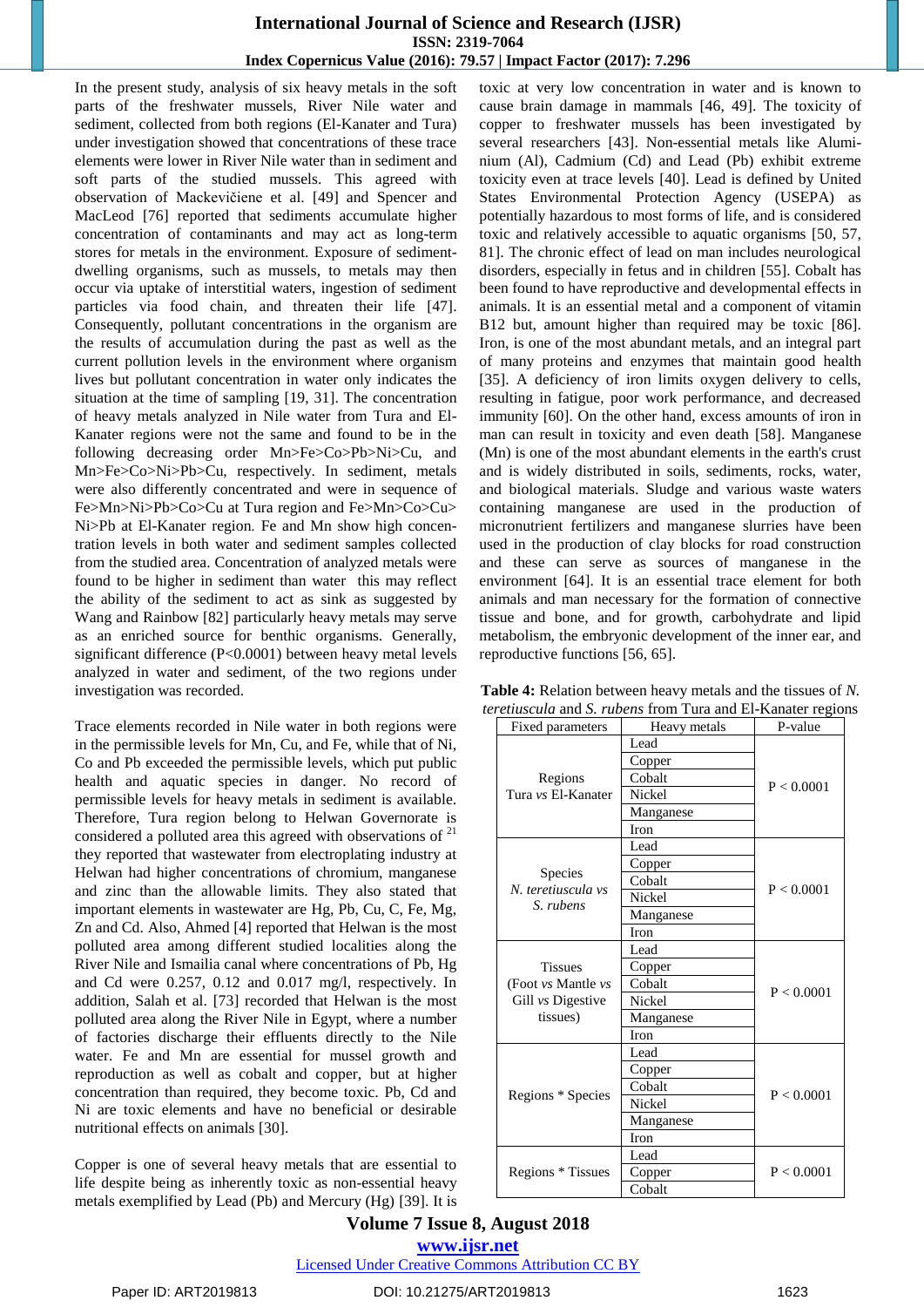|                   | Nickel    |            |  |  |
|-------------------|-----------|------------|--|--|
|                   | Manganese |            |  |  |
|                   | Iron      |            |  |  |
|                   | Lead      |            |  |  |
|                   | Copper    |            |  |  |
|                   | Cobalt    | P < 0.0001 |  |  |
| Species * Tissues | Nickel    |            |  |  |
|                   | Manganese |            |  |  |
|                   | Iron      |            |  |  |

To study the possibility to use mussel species as bioindicators for pollution a question is raised and which part of the mussel (the shell or the soft parts) are able to accumulate higher metal concentration. Langston et al. [42] demonstrated that soft tissues accumulate higher metal concentrations than shells, while, others postulated that, sometimes mollusc's shells accumulate higher metal concentrations than soft tissues [78, 79]. Moreover, Bourgoin [10] and Lingard et al. [45] have earlier reported that shells have important practical advantages over soft tissues to monitoring metal contamination of aquatic environment, since shells show less variability, integrated elemental concentrations over life of animal and preserve metals after death, giving an idea about what were the concentrations in the past [15, 78]. While, Green et al. [28] and Imaly [34] have claimed that shells of bivalves are not suitable indicators of exposure history due to analytical difficulties and variation in shell metal contents associated with differences in bivalve age and growth rate. Therefore, accumulation of heavy metals was estimated here in soft parts of studied mussel species .If the degree of accumulation of any pollutant reflects the power of organism as a biomonitoring of this pollutant, so which tissue can be used as a model bioindicators for accurate accumulation all over the seasons?

Unfortunately, no definite map illustrates the tissue that can be used as the best bioindicator [20]. In the present investigation, all the tissues analyzed showed significant difference (P<0.0001) in the accumulation level of heavy metals. But, there was great variation in the amount of trace elements. Fe and Mn showed the highest level of accumulation in the soft parts of *N. teretiuscula* and *S. rubens,* while, other metals fluctuated in their level of accumulation. However, all heavy metals were accumulated at higher levels than permissible levels according to FAO/WHO [23]. These results support the study of El-Assal et al. [19] they recorded high concentration of Fe and Mn in soft parts of *Coelatura* species collected from El-Kanater and Geziret El-Daheb. Pb showed high level of accumulation in the foot of *S. rubens* collected from Tura region. Cu showed high concentration level in the foot of *N. teretiuscula* collected from Tura region. Also, Ni showed high concentration in the mantle and gills of the studied species collected from El-Kanater region and Co recorded high accumulation level in mantle of *S. rubens* collected from El-Kanater. Mn showed high concentration level in the mantle of *S. rubens* collected from Tura region and Fe recorded also high concentration in the digestive tissues of *S. rubens* at El-Kanater region. Also, Yilmaz et al. [88] in Turkey, found that it was very difficult to compare the heavy metals concentrations, even between the same tissues of two different species, because of different feeding habits, the differences in

the aquatic environments concerning the type and level of water pollution, growing rates of species, types of tissues analyzed and other factors. Moreover, Kanakaraju et al. [41] stated that the accumulation metals were generally found to be scattered in different tissues of razor clam collected from Serpan with higher concentration recorded for Fe and Mn and least abundant element was Cd. Therefore, it is recommended to use the whole soft body mass to spare time and costs, using complicated and expensive techniques.

Variability of heavy metals observed in mussel species at both sites could resulted from fluctuating environment due to tidal activities, input of heavy metals from natural and anthropogenic sources, other environmental conditions such as pH and salinity and also physiological condition of studied species [41]. The elevated concentration of Fe in soft tissue of studied mussel species compared to other metals might be due to major role played by this essential metal in maintaining the proper physiological functions in the organism. This corresponds well with previous study of Kamaruzzaman et al. [40] who declared that Fe plays an important role as an essential element in all living systems from invertebrates to human; hence they tend to accumulate high concentration of Fe from environment. Furthermore, this occurrence also indicates the natural capacity of bivalve to regulate and accumulate elevated concentration of Fe [41]. Accordingly, *N. teretiuscula* and *S. rubens* can be used as bioindicators for heavy metals pollution in freshwater ecosystems. This result agreed with data obtained from other studies of Burgos and Rainbow [13] and Moloukhia and Sleem [53] on some freshwater bivalves, also, they observed that heavy metals were accumulated mainly in soft parts, while small amounts were absorbed by their shells. Studied mussel show the same ability to accumulate heavy metals. But, none of mussel soft tissues have advantage over the other, and the whole soft parts can be used in this respect.

The soft tissues can effectively reflect the environmental bioavailability of these metals better than water and sediment. Bioconcentration factor (BCF) represents the degree of accumulation of metal in organism relative to its environment. The present results showed bioconcentration factor (BCF) of Mn and Fe revealed high levels in both sites and in different tissues of studied mussels, followed by Cu and Pb, while, BCF of Ni and Co recorded the lowest level. Data of BCF reported here confirms the ability of studied species to accumulate heavy metals in high concentration and provide a useful approach to biological monitoring of past and current exposure to essential and non-essential elements. Similarly, El-Gamal and Sharshar [20] recorded the BCF values of heavy metals (Fe, Pb, Cd, Co, Cu and Zn) accumulated in the soft parts of *Coelatura nilotica*, and found that the BCF of all the studied metals was high (except for Cu and Pb), indicating the ability of this species to accumulate heavy metals. Moreover, the present results showed that the transfer factor (TF) of all elements in mussel tissues from the sediments was greater than that from water, as the metal concentrations are higher in sediment. This confirmed again the ability of sediment to act as sink as claimed by Olowu et al. [62]. No record was reported previously, for transfer factor in the studied species tissues from sediments and Nile water and it is the first time to be

## **Volume 7 Issue 8, August 2018**

**www.ijsr.net** Licensed Under Creative Commons Attribution CC BY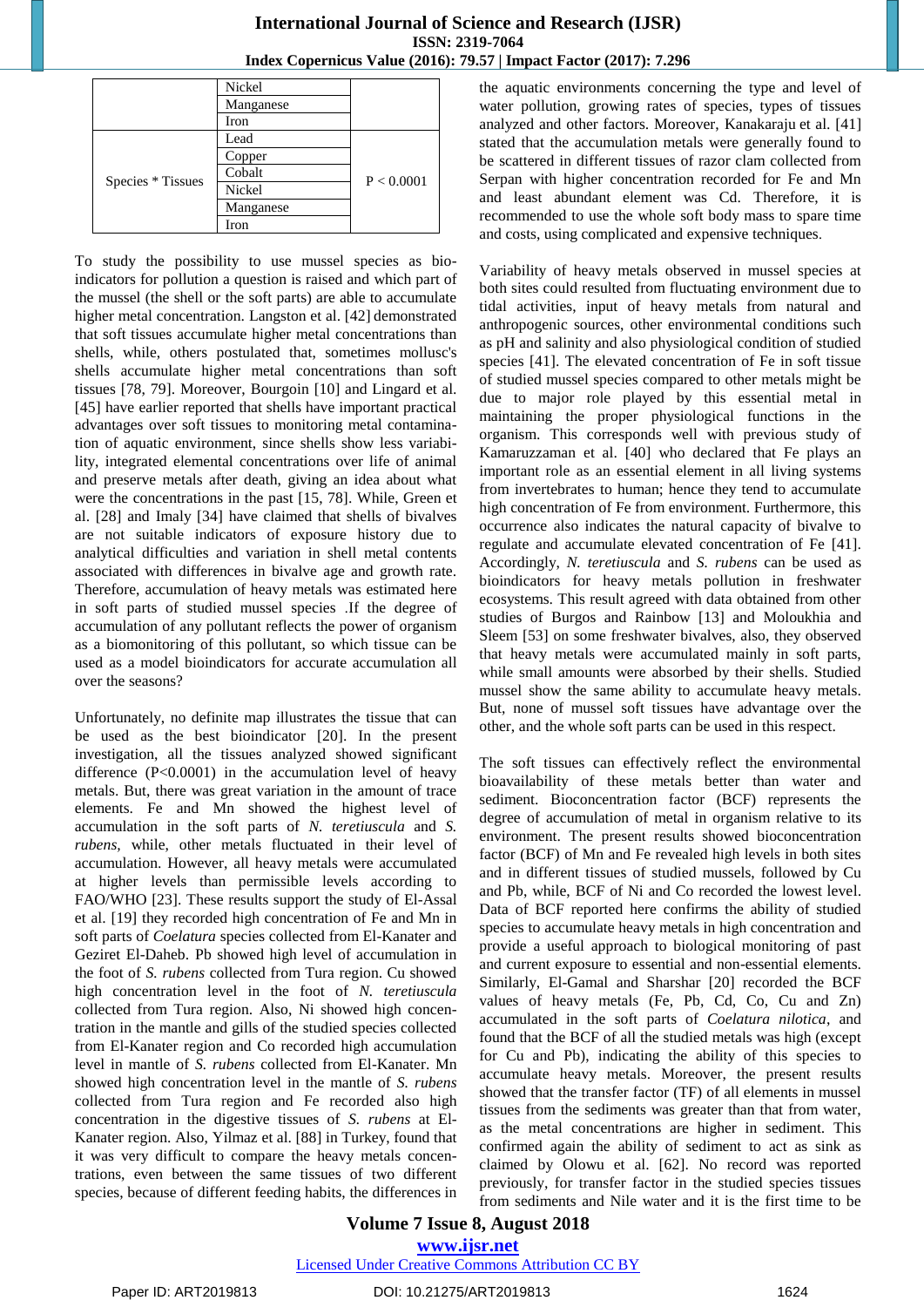reported here. Finally, *N. teretiuscula* and *S. rubens* can be used as bioindicator of metal pollution in freshwater ecosystems.

In fact, aquatic bivalves in Egypt are endangered due to heavy metal pollution of the Nile River. .Also, these heavy metals accumulated within the mussels tissues and can pass to human through the food chain. Thus water quality is considered the main factor controlling the state of health and disease in both man and animal. Generally, heavy metals analysis is important in two main aspects, the public health point of view and the aquatic environment conservation. Therefore, studies of chemical quality of aquatic organisms, particularly the concentrations of heavy metals are extremely important.

## **5.Acknowledgments**

Authors are thankful to Faculty of Science, Cairo University, Cairo, Egypt, for providing facilities to complete this work.

## **6.Conflict of interest**

Authors have indicated that they have no conflict of interest regarding the content of this article.

## **References**

- [1] A.S. Abd El-Baki, M.A. Dkhil, S. Al-Quraishy, "Bioaccumulation of some heavy metals in *Tilapia* fish relevant to their concentration in water and sediment of Wadi Hanifah, Saudi Arabia", African Journal of Biotechnology, 10 (13), pp. 2541-2547, 2011.
- [2] M.H. Abdullah, "Heavy metals (Cd, Cu, Cr, Pb and Zn) in *Meretrix meretrix roding*, water and sediments from estuaries in Sabah, North Borneo", International Journal of Environmental and Science Education, 2, pp. 69–74, 2008.
- [3] H. Agah, M. Leermakers, M. Elskens, S.M.R. Fatemi, W. Baeyens, "Accumulation of trace metals in the muscles and liver tissues of five fish species from the Persian Gulf", [Environmental Monitoring and Assess](https://link.springer.com/journal/10661)[ment,](https://link.springer.com/journal/10661) 157, pp. 499- 514, 2009.
- [4] M.A. Ahmed, "Environmental studies on the effect of some heavy metals pollution on tilapia fish in Egypt", M.V.Sc. Thesis. Fac. Vet. Med., Cairo Univ., Egypt, 1996.
- [5] S.M. Al-Weher, "Levels of Heavy metals Cd, Cu and Zn in three fish species collected from the Northern Jordan Valley, Jordan", Jordan Journal of Biological Sciences, 1 (1), pp. 41-46, 2008.
- [6] W.E.P. Avelar, F.L.M. Mantelatto, A.C. Tomazelli, D.M.L. Silva, T. Shuhama, J.L.C. Lopes, "The marine mussel *Perna perna* (Mollusca, Bivalvia, Mytilidae) as an indicator of contamination by heavy metals in the Ubatuba bay, Sao Paula, Brazil", Water, Air and Soil Pollution, 118, pp. 65-72, 2000.
- [7] M. Bala, R.A. Shehu, M. Lawal, "Determination of the level of some heavy metals in water collected from two pollution- Prone irrigation areas around Kano

Metropolis, Bayero", Journal of Pure and Applied Sciences, 1 (1), pp. 36-38, 2008.

- [8] N.C. Balcom, "Aquatic immigrants of the Northeast, no. 4: Asian clam, *Corbicula fluminea*", Connecticut Sea Grant College Program, 1994.
- [9] G. Blackmore, W.X. Wang, Comparison of metal accumulation in mussels at different local and global scales. Environmental Toxicology and Chemistry, 22 (2), pp. 388-395, 2003.
- [10] B.P. Bourgoin, "*Mytilus edulis* shell as a bioindicators of lead pollution: consideration on bioavailiability", Marine Ecology Progress Series, 61 (3), pp. 253-62, 1990.
- [11] M.T. Brown, M.H. Depledge, "Determinants of trace metal concentrations in marine organisms. In: W. Langston, M.J. Bebiano, editors. Metal metabolism in aquatic environments", London: Chapman and Hall, pp. 185-217, 1998.
- [12] J. Burger, M. Gochfeld, "Locational Differences in Heavy Metals and Metalloids in Pacific Blue Mussels *Mytilus [edulis] Trossulus* from Adak Island in the Aleutian Chain, Alaska". Science of the Total Environment, 368, pp. 937-50, 2006.
- [13] M.G. Burgos, P.S. Rainbow, "Availability of cadmium and zinc from sewage sludge to the flounder, *Platichthys flesus* via a marine food chain", Marine Environmental Research, 51: 417–431, 2001.
- [14] M. Byrne, H. Phelps, T. Church, V. Adair, P. Selvakumaraswamy, J. Potts, "Reproduction and development of the freshwater clam *Corbicula australis* in South East Australia", Hydrobiology, 418, pp. 185-197, 2000.
- [15] B. Carell, S. Forberg, E. Grundelius, L. Henrikson, A. Johnels, U. Lindh, H. Mutvel, M. Olsson, K. Svardstrom, T. Westermark, "Can mussel shells reveal environment history?", Ambio, 16, pp. 2-10, 1987.
- [16] A. Cravo, M.J. Bebianno, P. Foster, "Pationing of trace metals between soft tissues and shells of *Patella aspera*", Environmental International, 30 (1), pp. 87-98, 2004.
- [17] A. Cravo, P. Foster, M.J. Bebianno, "Minor trace elements in the shell of *Patella aspera*", Environmental International, 28, pp. 295-302, 2002.
- [18] J.M. Czarnezki, "Use of the plain pocketbook mussel, *Lampsilis ventricosa*, for monitoring heavy metal pollution in an Ozark stream", Bulletin of Environmental Contamination and Toxicology, 38 (4), pp. 641- 646, 1987.
- [19] F.M. El-Assal, S.F. Sabet, K.G. Varjabedian, M.F. Fol, "Pollution of freshwater *Coelatura* species (Mollusca: Bivalvia: Unionidae) with heavy metals and its impact on the ecosystem of the River Nile in Egypt", International Journal of Waste Resources, 4, 4, 2014.
- [20] M.M. El-Gamal, K.M. Sharshar, "Heavy metals partitioning between soft tissues and shells of freshwater and marine molluscs as accumulation indicators for their monitoring in the environment", Journal of the Egyptian German Society of Zoology, 45D, pp. 141-160, 2004.
- [21] S.H. El-Rafie, S.H. El-Shawarby, F.A. Fahim, "Heavy metals in waste water to the Nile", Desalin. Elsevier Sc. Publishers, Amsterdam, 67, pp. 355-362, 1987.

## **Volume 7 Issue 8, August 2018**

## **www.ijsr.net**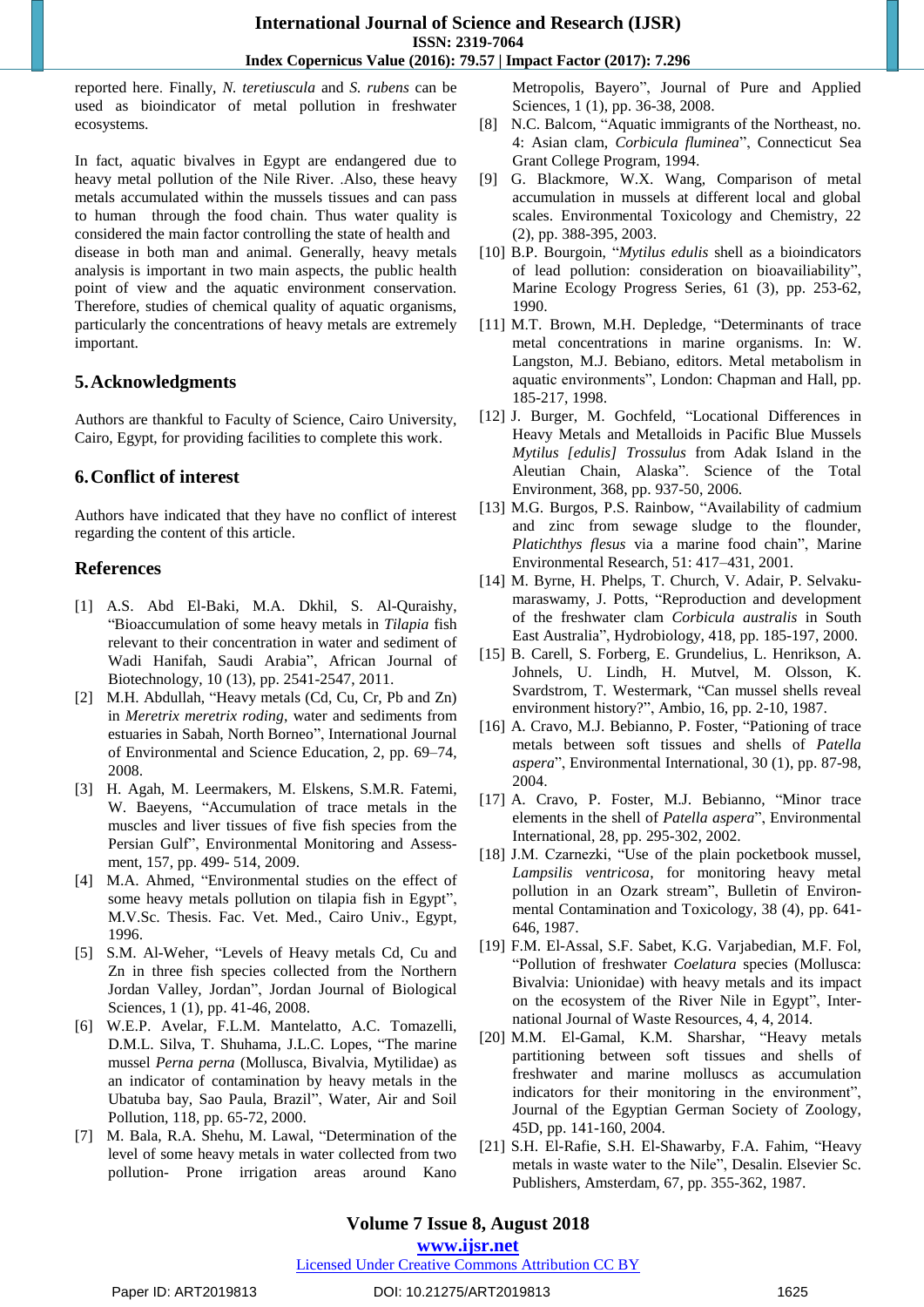- [22] A.A. Elwa, M.B. Shehata, Y.M. Issa, A.A. El-Satar, "Study on some anions and cations of the River Nile water at El-Kanater El-Khyria region. Bulltein, Faculty of Science, Zagzig University, 17 (1), pp. 144-165, 1995.
- [23] FAO/WHO (Food and Agriculture Organization of the United Nations/World Health Organization), "Evaluation of certain food additives and contaminants. Expert Committee on Food Additives", WHO Technical Report Series, 884, 7, 1999.
- [24] R.B. Foster, J.M. Bater, "Use of Freshwater Mussels to Monitor Point Source Industrial Discharges", Environmental Science and Technology, 12 (8), pp. 958-962, 1978.
- [25] S. Franca, C. Vinagre, I. Cacador, H.N. Cabral, "Heavy metal concentrations in sediment, benthic invertebrates and fish in three salt marsh areas subjected to different pollution loads in the Tagus Estuary (Portugal)", Marine Pollution Bulletin, 50, pp. 993-1018, 2005.
- [26] C.N. Fung, J.C.W. Lam, G.J. Zheng, D.W. Connell, L. Monirith, S. Tanabe, B.J. Richardson, P.K.S. Lam, "Mussel-based Monitoring of Trace Metal and Organic Contaminants along the East Coast of China using *Perna viridis* and *Mytilus edulis*", Environmental Pollution, 127, pp. 206-213, 2004.
- [27] D.L. Graf, K.S. Cummings, "Preliminary review of the freshwater mussels (Mollusca: Bivalvia: Unionoida) of Northern Africa, with an emphasis to the Nile", Journal of the Egyptian German Society of Zoology 53, pp. 89- 118, 2007.
- [28] R.H. Green, R.C. Bailey, S.G. Hinch, J.L. Metcalfe, V.H. Young, "Use of the freshwater mussels (Bivalvia: Unionidae) to monitor the nearshore environment of lakes", Journal of Great Lakes Research, 15, pp. 635- 644, 1989.
- [29] S.G. Hinch, L.J. Kelly, R.H. Green, "Morphological variation of *Emptio complanata* (Bivalvia: Unionidae) in soft water lakes exposed to acidic deposition", Canadian Journal of Zoology, 67, pp. 1895-1899, 1989.
- [30] G.W. Holcombe, D.A. Benoit, E.N. Leonard, J.M. Mckim, "Long-term effects of lead exposure on three generations of brook trout (*Salvelinus fontinalis*)", Journal of the Fisheries Research Board of Canada, 33, pp. 1731-1741, 1976.
- [31] E.A. Holt, S.W. Miller, "Bioindicators: using organisms to measure environmental impacts", Nature, 3 (10), pp. 8–13, 2010.
- [32] D.J. Hornbach, D.L. Childers, "The effect of acidification on life-history traits of the freshwater clam *Musculium partumeium* (Say, 1822) (Bivalvia: Pisidiidae)", Canadian Journal of Zoology, 65, pp. 113-121, 1987.
- [33] K.A. Hussein, "Article Review: Heavy Metals and Pesticides in Aquaculture: Health Problems", European Journal of Academic Essays, 2 (9), pp. 15-22, 2015.
- [34] M.J. Imaly, "Use of shells of fresh water mussels in monitoring heavy metals and environmental stresses: a review", Malacological Reviews, 15, pp. 1-4, 1982.
- [35] Institute of Medicine, "Food and Nutrition Board. Dietary Reference Intakes for Vitamin A, Vitamin K, Arsenic, Boron, Chromium, Copper, Iodine, Iron, Manganese, Molybdenum, Nickel, Silicon, Vanadium

and Zinc", Washington, DC: National Academy Press, 2001.

- [36] C.E. Johanson, D.J. Reed, D.M. Woodbury, "Brain Research, 116, pp. 35-48, 1976.
- [37] M. Kalay, M. Canli, "Elimination of essential (Cu, Zn) and nonessential (Cd, Pb) metals from tissue of a freshwater fish *Tilapia zillii* following an uptake protocol", Tukrish Journal of Zoology, 24, pp. 429-436, 2000.
- [38] V. Kalfakakour, K, Akrida-Demertzi, "Transfer factors of heavy metals in aquatic organisms of different trophic levels", In: HTML publications. 1, pp. 768-786, 2000.
- [39] B.Y. Kamaruzzaman, M.S. MohdZahir, B. Akbar John, K.C.A. Jalal, S. Shahbudin, S.M. Al-Barwani, J.S. Goddard, "Bioaccumulation of some heavy metals by green-lipped mussels *Perna viridis* (Linnaeus, 1758) from Pekan, Pahang, Malaysia", International Journal of Biological Chemistry, 5 (1), pp. 54-60, 2011.
- [40] B.Y. Kamaruzzaman, M.C. Ong, K. Zaleha, S. Shahbudin, "Levels of heavy metal in the green-lipped mussels *Perna viridis* (Linnaeus) from Muar Estuary, Johore, Malaysia", Pakistan Journal of Biological Sciences, 11, pp. 2249-2253, 2008.
- [41] D. Kanakaraju, F. Ibrahim, M.N. Berseli, "Comparative study of heavy metal concentrations in razor clam (*Solen regularis*) in moyan and serpan, Sarawak", Global Journal of Environmental Research, 2, pp. 87- 91, 2008.
- [42] W.J. Langston, M.J. Bebianno, G.R. Burt, "Metal handling in mollusks. In W.J. Langston, M.J. Bebianno, editors. Metal metabolism in aquatic environments", London: Chapman and Hall. pp. 219-283, 1998.
- [43] W.J. Langston, K. Spence, "Biological factors involved in metal concentrations observed in aquatic organisms. In: A. Tessier, D.R. Tumer, editors. Metal speciation and bioavailability in aquatic systems", New York Wiley, p. 407-78, 1995.
- [44] S. Lau, M. Mohmed, A.T. Yen, S. Suput, "Accumulation of heavy metals in freshwater molluscs", Science of the Total Environment, 214, pp. 113-121, 1998.
- [45] S.M. Lingard, R.D. Evans, B.P. Bourgoin, "Method for the estimation of organic-bound and crystal-bound metal concentrations in bivalve shells", Bulletin of Environmental Contamination and Toxicology, 48: 179- 184, 1992.
- [46] P.M. Linnik, I.B. Zubenko, "Role of bottom sediments in the secondary pollution of aquatic environments by heavy metal compounds", Lakes and Reservoirs: Research and Management, 5 (1), pp. 11-21, 2000.
- [47] S.N. Luoma, "Can we determine the biological availability of sediment-bound trace elements?", Hydrobiologia, 176-177 (1), pp. 379-396, 1989.
- [48] C. Lydeard, R.H. Cowie, W.F. Ponder, A.E. Bogan, P. Bouchet, S.A. Clark, K.S. Cummings, T.J. Frest, O. Gargominy, D.G. Herbert, R. Hershler, K.E. Perez, B. Roth, M. Seddon, E.E. Strong, F.G. Thompson, "The global decline of non-marine mollusks. Bioscience, 54, pp. 321-330, 2004.
- [49] G. Mackevičiene, N. Štriupkuviene, G. Berlinskas, "Accumulation of heavy metals and radionuclides in

## **Volume 7 Issue 8, August 2018**

## **www.ijsr.net**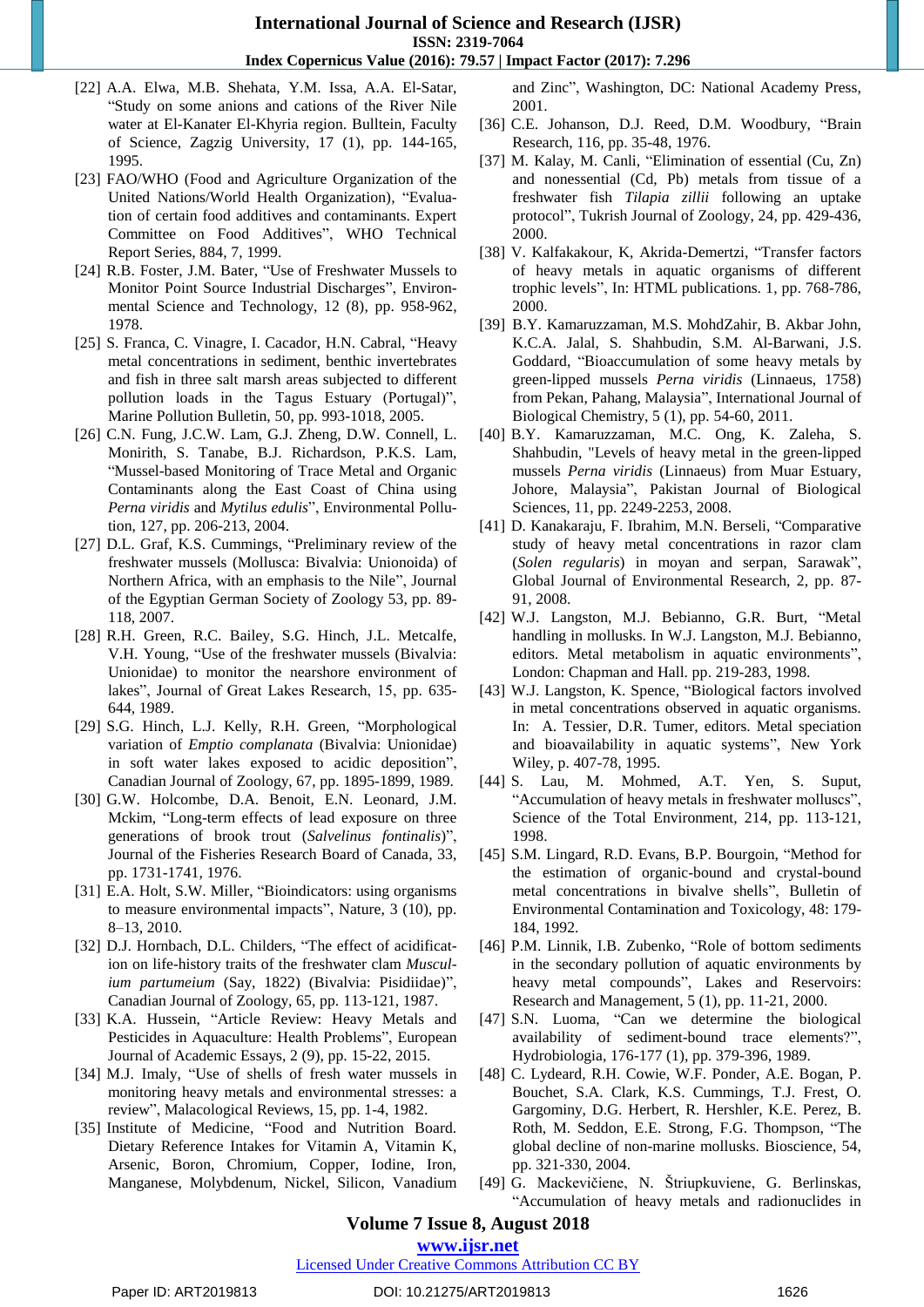bottom sediments of monitoring streams in Lithuania", Ekologija (Vilnus), 2002.

- [50] N. Malik, A.K. Biswas, T.A. Qureshi, K. Borana, R. Virha, "Bioaccumulation of heavy metals in fish tissues of a freshwater lake of Bhopal", Environmental Monitoring and Assessment, 160, pp. 267-267, 2010.
- [51] G. Mance, "Pollution threat of heavy metals in aquatic environment", Elsevier. London, 1987.
- [52] R.F. McMahon, A.E. Bogan, "Mollusca: Bivalvia. In: J.H. Thorp, A.P. Covich, (Eds.). Ecology and classification of North American Freshwater Invertebrates. San Diego: Academic Press. p. 331-429, 2001.
- [53] H. Moloukhia, S. Sleem, "Bioaacumulation, fate and toxicity of two heavy metals common in industrial wastes in two aquatic mollusks", Journal of American Science, 7 (8), pp. 459-464, 2011.
- [54] V.A. Murphy, "Method of determination of Sodium, Potassium, Calcium, Magnesium, Chloride, and Phosphate in the rat choroids plexus by Flame Atomic Absorption and Visible Spectroscopy", Analytical Biochemistry, 161, pp. 144-151, 1987.
- [55] T.J. Naimo, D. Waller, L.E. Holland- Bartels, "Heavy metals in the three ridge mussel *Amblemaplica taplicata* (Say, 1817) in the Upper Mississippi River", Journal of Freshwater Ecology, 7, pp. 209-218, 1992.
- [56] National Research Council (NRC), "Nutrient requirement of fish. Committee on animal nutrition, Board on agriculture. National Academy Press, Washington D.C., pp.114, 1993.
- [57] A.A. Nwabueze, "Levels of Some Heavy Metals in Tissues of Bonga Fish, *Ethmallosa fimbriata* (Bowdich, 1825) from Forcados River", Journal of Applied Environmental and Biological Sciences, 1 (3): 44- 47, 2011.
- [58] E.E. Obasohan, J.A.O. Oronsaye, O.I. Eguavoen, "A comparative Assessment of the heavy metal loads in the tissues of a common catfish (*Clarias gariepinus*) from Ikpoba and Ogba Rivers in Benin City, Nigeria", African Scientist, 9 (1), pp. 13-23, 2008.
- [59] K.A. Okland, J.G.J. Kupier, "Distribution of small mussels (Sphaeriidae) in Norway, with notes on their ecology", Malacology. 22, pp. 469-477, 1982.
- [60] F.E. Olaifa, A.K. Olaifa, A.A. Adelaja, A.G. Owolabi, "Heavy metal contamination of *Clarias gariepinus* from a lake and fish farm in Ibadan, Nigeria", African Journal of Biomedical Research, 7, pp. 145-148, 2004.
- [61] F. Olivier, M. Ridd, D. Klumpp, "The use of transplanted cultured tropical oysters (*Saccostrea comercialis*) to monitor Cd levels in North Queensland coastal waters (Australia)", Marine Pollution Bulletin, 44, pp. 1051-1062, 2002.
- [62] R.A. Olowu, O.O. Ayejuyo, G.O. Adewuyi, I.A. Adejoro, A.A.B. Denloye, A.O. Babatunde, A.L. Ogundajo, "Determination of Heavy Metals in Fish Tissues, Water and Sediment from Epe and Badagry Lagoons, Lagos, Nigeria", Journal of chemistry, 7 (1), pp. 215-221, 2010.
- [63] F.A. Otchere, "Heavy metals concentrations and burden in the bivalves (*Anadara* (*Senilia*) *senilis*, *Crassostrea tulipa* and *Perna perna*) from lagoons in Ghana: Model to describe mechanism of accumulation/excretion",

African Journal of Biotechnology, 2, pp. 280-287, 2003.

- [64] K. Pynnoenen, "Effect of acid conditions on cadmium kinetics and electrolyte balance in the freshwater clam *Unio pictorum*", Annales Zoologici Fennici, 27 (4), pp. 351-360, 1990.
- [65] P.S. Rainbow, "Heavy metal levels in marine invertebrate. In heavy metals in the marine environment (R.W. Furness and P.S. Rainbow)", pp. 67-79. Boca Raton, Florida: CRC Press, 1990.
- [66] M.N. Rashed, "Biomarkers as indicators as indicators for water pollution in rivers, seas and oceans", Environment International, pp. 27-33, 2004.
- [67] O. Ravera, "Monitoring of the aquatic environment by species accumulator of pollutant: A review", Journal of Limmology, 60 (1): 63-78, 2001.
- [68] O. Ravera, R. Cenct, G. Beone, M. Dantas, P. Lodigiani, "Trace element concentrations in freshwater mussels as related to those in their environment", Journal of Limnology, 62 (1): 61-70, 2003.
- [69] F. Regali, E. Orlando, "Accumulation and subcellular distribution of metals (Cu, Fe, Mn, Pb and Zn) in the Mediterranean mussel *Mytilus galloprovincialis* during a field transplant experiment", Marine Pollution Bulletin, 28, pp. 592-600, 1994.
- [70] F. Regoli, "Trace metals and antioxidant enzymes in gills and digestive gland of the Mediterranean mussel *Mytilus galloprovincialis*", Archives of Environmental Contamination and Toxicology, 34, pp. 48-63, 1998.
- [71] A. Ricciardi, R.J. Neves, J.B. Rasmussen, "Impending extinctions of North American freshwater mussels (Unionida) following the zebra mussel (*Dreissena polymorpha*) invasion. Journal of Animal Ecology, 67, pp. 613-619, 1998.
- [72] S.S. Sabry, M.G. Mona, S. Dalia, "Seasonal variations of trace metals levels in water and the limpet *Patella caerulea* of Alexandria, Egypt. Egyptian Journal of Aquatic Biology and Fisheries, 7 (4), pp. 283-312, 2003.
- [73] M.A. Salah El-Deen, H.Z. Khalid, O. Gamal, S. Abo-Hegab, "Concentrations of heavy metals in water sediment and fish in the River Nile in the industrial area of Helwan", Egyptian Journal of Zoology, 32, pp. 373- 395, 1999.
- [74] K.K. Sharma, B. Komal, S. Minakshi, "Diversity and distribution of Mollusca in relation to the physicochemical profile of Gho-Manhasan stream, Jammu (J& K)", International Journal of Biodiversity and Conservation, 5 (4), pp. 240-249, 2013.
- [75] A. Spacie, J.L. Hamelink, "Bioaccumulation. In: Fundamentals of Aquatic Toxicology (Rand, G.M.; Petrocelli, S.R. Eds)", Hemisphere, Washington, DC pp. 495-525, 1985.
- [76] K.L. Spencer, C.L. MacLeod, "Distribution and partitioning of heavy metals in estuarine sediment cores and implications for the use of sediment quality standards", Hydrology and Earth System Sciences, 6, pp. 989-998, 2002.
- [77] U. Sturesson, "Cadmium enrichment in shells of *Mytilus edulis*". Ambio, 7, pp. 122-125, 1978.
- [78] P. Szefer, K. Frelek, K. Szefer, C.H.B. Lee, J. Warzocha, "Distribution and relationships of trace

## **Volume 7 Issue 8, August 2018**

**www.ijsr.net**